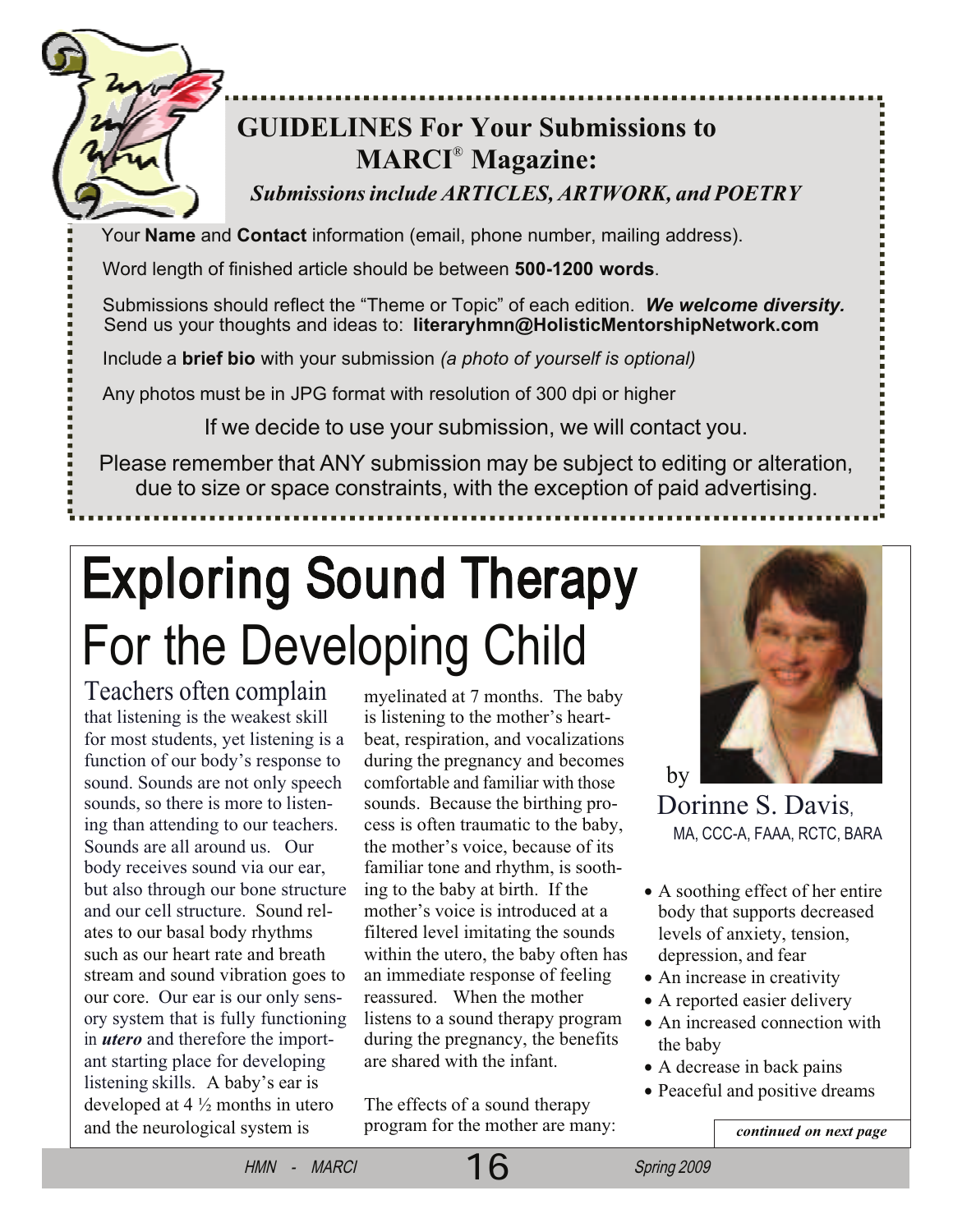### **EXPLORING Sound Therapy...** *continued*

These effects come about by repatterning how the mother processes sound vibration. A **Listening Training Program** creates a connection between the *Vagus* nerve and the ear, which shares the mother's heartbeat, breathing, and body sounds with the fetus. The mother and child also share a connection with the transmission of sound by bone conduction through both bodies. Humans process sound through the air in the ear canal, through the bones of the body and through their connected cell structure. For the baby in utero, bone conduction is important for sound stimulation. In a study done in Italy, the baby's right ear is placed against the mother's spinal cord before descending down the birth canal, thereby supporting the baby's need to process through bone conduction before entering the world. Because the sound program is enhancing the baby's beginning developmental stages, mothers have reported their babies to demonstrate:

- A lack of tension and anxiety as they grow
- Better sleeping patterns
- An ability to go easily to other people
- A natural appreciation for classical music.
- Enhanced communication skills
- An inner peacefulness and less reactivity
- A feeling of security in their relationship with their mother

A study administered in 1988 in France at the *Hospital Foch de Suresnes* reported that pregnant mothers were more relaxed and had increased energy levels. Other outcomes reported were:

- A decrease in labor time
- A decrease in the need for instrumentation support during delivery, i.e., forceps, suction cups, etc.
- A superior birth weight when compared to gestational age
- The babies recouped better and faster than other babies

All of our body's senses are also stimulated with *vibrational* sound stimulation through the ear. The vibrations are then sent through the central nervous system, circulatory system, and soft tissue network, so that sound impacts the entire body, which means our entire body's response to sound impacts our listening skills.

Before a child learns to produce speech sounds, they begin to respond to sounds in their environment. They respond to their mother's voice, a dog's barking, or children crying. These sounds imprint the developing brain with rhythm, inflection, pitch, intensity changes and more. In this way, sounds prepare the way for the ear to respond to incoming speech sounds.

Then, differences in the pitch of people's voices, the inflection of meanings of words, and the rhythms of speech patterns all help establish the foundations for understanding future content of the spoken word.

*continued on next page*

## *The MARCI*®*Community Corner*

## **Q & A Section**

Do you have a question you would like to ask one of our Professional Members regarding a modality or other holistic matters? Send your questions to **literaryhmn@HolisticMentorshipNetwork.com**

## **Letters to the Editor**

Have something to say about the contents of **MARCI**® . We would love to hear from you. Please send your thoughts to **literaryhmn@HolisticMentorshipNetwork.com** *We reserve the right to edit all submissions.*

## **Book Review**

Please give a brief testimonial why you would recommend this book. *Members Only.* Please send your review to **literaryhmn@HolisticMentorshipNetwork.com**

HMN - MARCI 17 Spring 2009

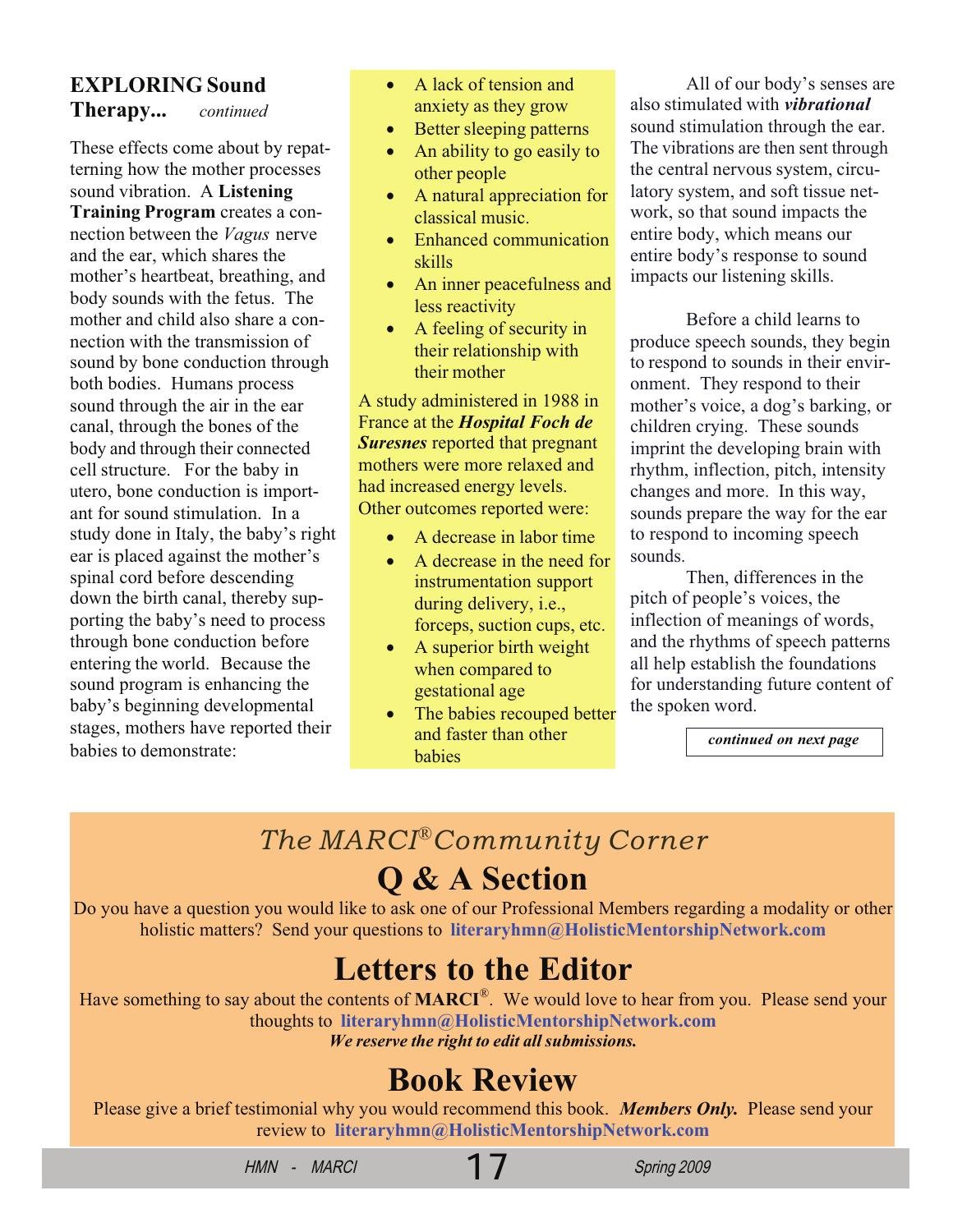#### **EXPLORING Sound Therapy...** *continued*

Mastering listening skills includes developing auditory perceptual skills such as auditory detection, discrimination, recognition, sequencing, and memory. The blend of these skills allow for vocabulary development, proper grammar skills, future reading skills, and the ability to listen in background noise. These skills, when weak, can be enhanced by *repatterning* how the ear responds to surrounding sounds. The best time to repattern these skills is during the preschool years, as the brain is still growing; yet the skills can be repatterned at any time during one's lifetime. This can be done with repetitive activities that exercise the specific weaknesses over a long period of time, thereby making brain change.

**Dr. Alfred Tomatis**, over fifty years ago, discovered the *Tomatis Effect,* a set of three laws that established a **voice-ear-brain** connection. These laws were proven in 1957 at a presentation of the French Academy of Sciences. These laws were the foundation for



the Tomatis Method, a method of sound presentation that impacts many developmental, emotional, and wellness issues, but especially helps listening.

In 2004, D. Davis presented to the Acoustical Society of America, two additional laws that support a connection between the voice, the ear, and the brain. These laws are now known as *The Davis Addendum to the Tomatis Effect.*

When the connections between the voice, the ear, and the brain are not functioning well, sound-based therapies can be used to create positive change. *continued on next page* 

What Are People Saying About MARCI<sup>®</sup> ?:

*"MARCI is a great tool in looking at an industry that needs to be tended to by looking within our own gardens and within an industry that needs to come together rather than segregate, which we have seen happen within families, communities, and within a world that is so diverse."*

----HMN Member

HMN - MARCI 18 Spring 2009